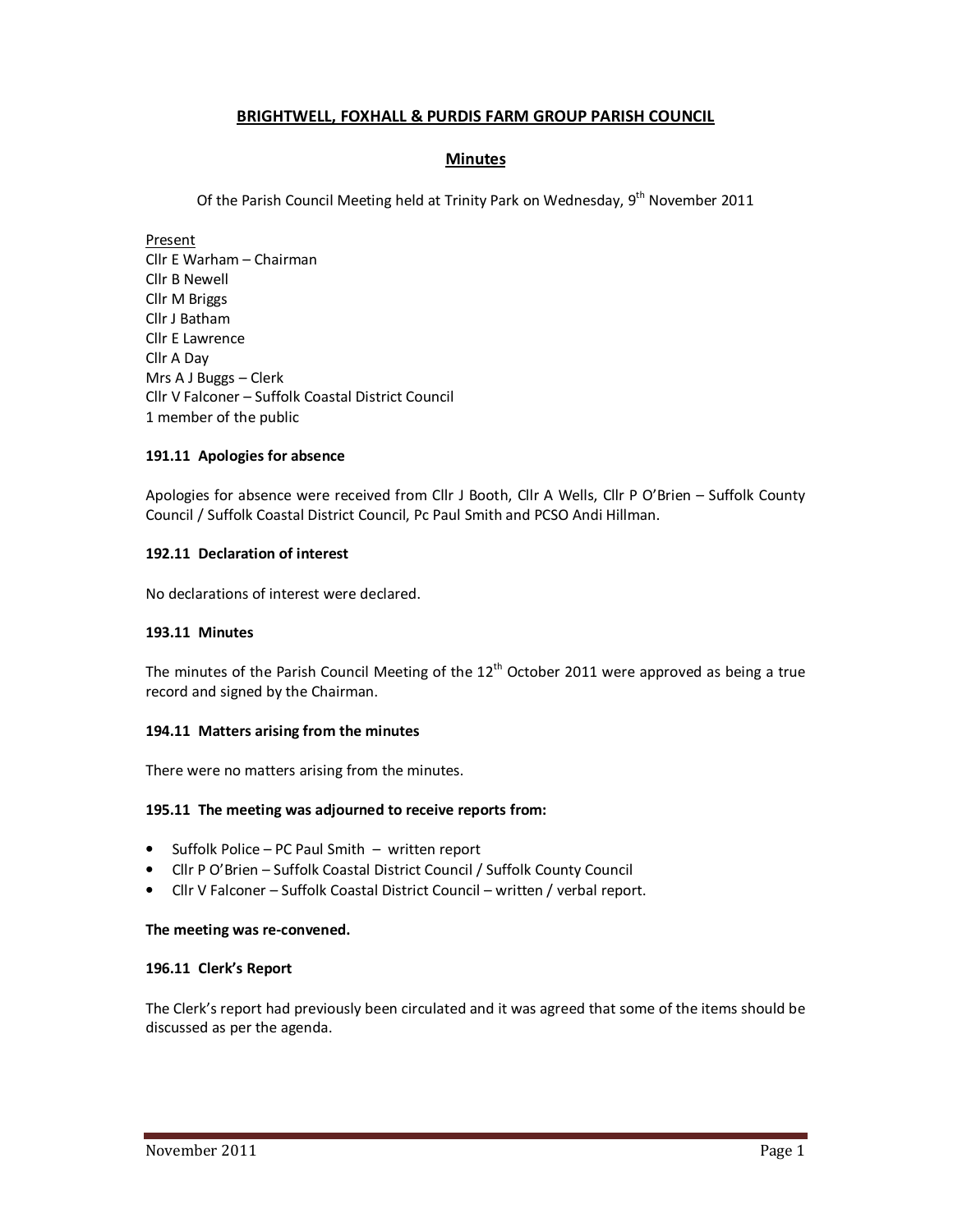### Presentation by Scottish Power Renewables Offshore

A presentation was given on Wednesday,  $12<sup>th</sup>$  October 2011 regarding East Anglia Offshore Wind Turbines. The following are the answers to the questions which could not be answered at the meeting.

- Q1 What voltage do the DC cables operate at?
- A1 We are still studying different alternatives for the transmission system configuration and voltages to decide the optimal solution. The voltage level will be in the  $+/-300$  kV – 600 kV interval.
- Q2 What are the known issues/disadvantages associated with DC transmission?
- A2 Health issues associated with AC cables remain contentious but claims that are made relate to electromagnetic fields. Electromagnetic fields from DC cables used for East Anglia ONE are a lot less significant than those from AC cables.
- Q3 Is the cable impregnated with any coolant?
- A3 The cables will not be liquid filled. The cables will either be XLPE (cross-linked polyethylene, polymer insulated) or MI (Mass Impregnated) cables. The Mass Impregnated cables use paper impregnated in oil as insulation but please note that Mass Impregnated is not the same as "oil filled". If the cable is cut, it does not leak.
- Q4 What is the temperature of conduction?
- A4 The maximum temperature at the conductor at full load worst case is up to 90 $^{\circ}$ C, but the external temperature of the cable will be less.
- Q5 What is the ground effect of DC?
- A5 Please refer to answers 2 and 4.
- Q6 How far apart are the inspection pits?
- A6 The onshore cables would be laid or pulled in sections, with the section length dependent on the feasibility of handling the cable drums and cable route design, slope, bends, etc (an average section length would be approximately between 400-800m).
- Q7 If the route passers through a wood, would it be possible to lay the cable deeper than 2 metres so that trees could be replanted?
- A7 In principle, no trees can be planted above directly buried cables.
- Q8 How close to buildings the cable would be laid?
- A8 The East Anglian Offshore Wind team state that there is no technically specified distance (Direct Current cables do not have the same electromagnetic fields that are associated with Alternating Current) and so the answer becomes one of environmental considerations.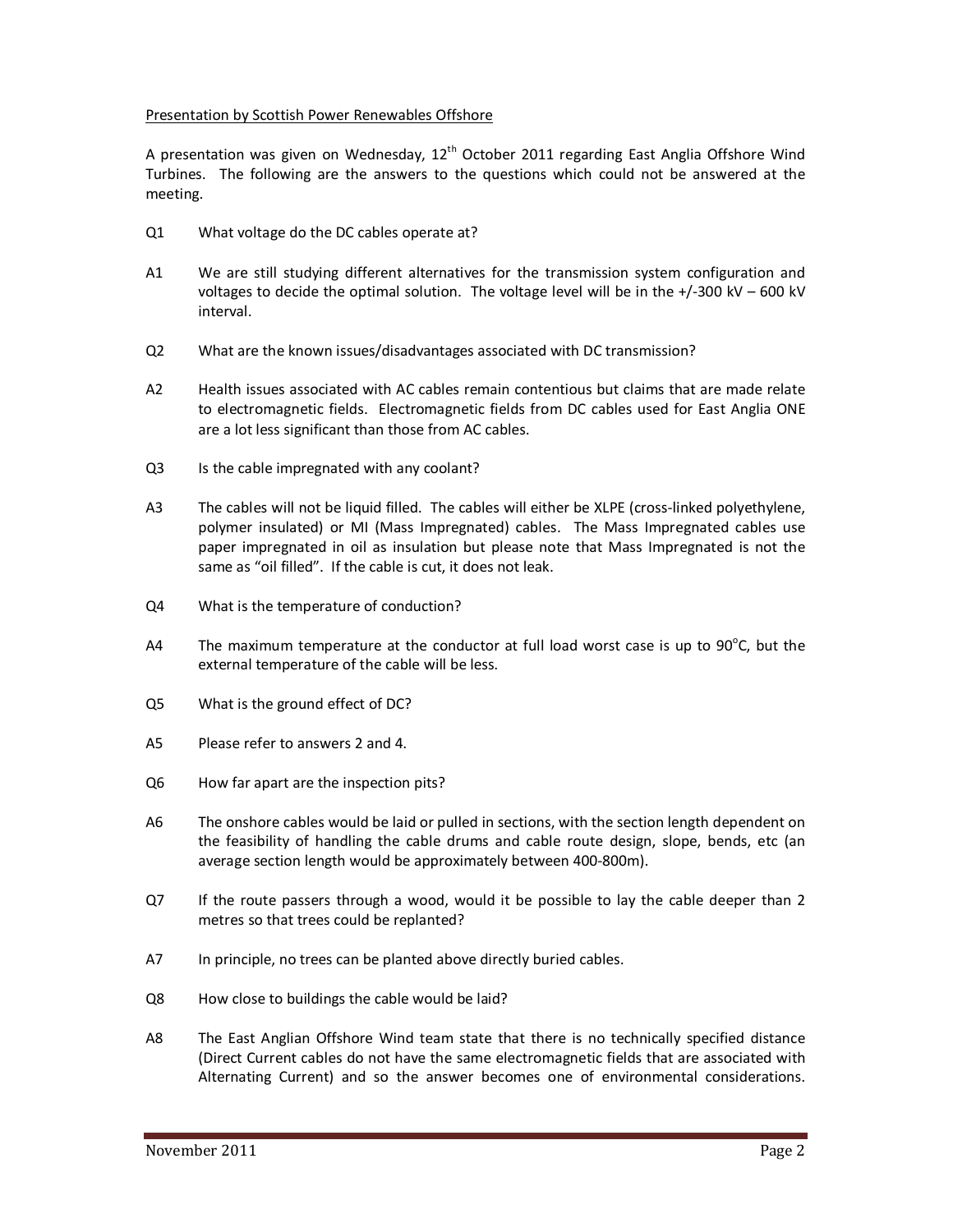EAOW will not place the cables close to homes or intrude on gardens and so the final route will depend on negotiations with landowners.

# Possible divestment of open spaces and play areas to Town and Parish Councils from Suffolk Coastal District Council

Suffolk Coastal District Council is inviting any Town, Parish Council or other suitable organisation the opportunity to get directly involved with the future of their local play areas, public open spaces or other service areas and facilities.

The forthcoming Localism Bill will allow local communities and volunteers to manage, develop, invest and maintain play areas, open spaces and other facilities for the benefit of all in the Community. This provides Suffolk Coastal District Council with additional opportunities to work with the local communities and organisations that have the desire to have an input into the future provision of these amenities.

Recent transfers include play areas and allotments to Hasketon Parish and Sweffling Parish; Jefferson Well to Framlingham Town and the community hall, tennis courts, public open spaces and toilet blocks to Woodbridge Town Council. There may also be opportunities in some circumstances for the District Council to work alongside the County Council where both organisations have assets in an area where the Town/Parish (or other local groups) would be interested in taking on the ownership and/or management of those assets, in addition the District Council has been in touch with the Suffolk Association of Local Councils (SALC) to make them aware of this approach to Town and Parish Councils. SALC are currently developing an initiative with the Town/Parish Councils interested in taking on responsibility for assets currently owned and managed by the County or District Council.

If you Town or Parish Council is interested in considering an opportunity to participate in providing any of these services in the future please register your interest (either a specific or generic service request) by sending an email via lacey.crowe@suffolkcoastal.gov.uk marked for the attention of David Gallagher, Head of Customer Services and Commercial Partnerships or in writing to David Gallagher at the above address.

## **197.11 Co-option of New Councillors**

The Clerk reported that due to family commitments Cllr P Smith had decided to resign as a councillor for Purdis Farm. It was agreed that the Chairman should send a letter of thanks to Cllr Smith.

The Chairman introduced Mr Bruce Davies and Mr Graeme Watts to the meeting both of whom had put themselves forward for co-option on to the Parish Council to represent the parishes of Foxhall and Purdis Farm respectively. Cllr Warham proposed, seconded Cllr Newell that Mr Bruce Davis and Mr Graeme Watts be co-opted. Both appointments were unanimously supported by all councillors who were present. Mr Davies and Mr Watts accepted their appointments and signed the Declaration of Acceptance of Office forms which were witnessed and signed by the Parish Clerk as the Proper Officer of the Council.

## **198.11 Locality Budget 2011/2012**

Cllr Newell reported that she had researched the costs of a new village seat for Brightwell and agreed to send details to the Clerk. It was also agreed that the Clerk should contact Mr Smith regarding the cost of the various options of fixing both the village seat and the waste bin.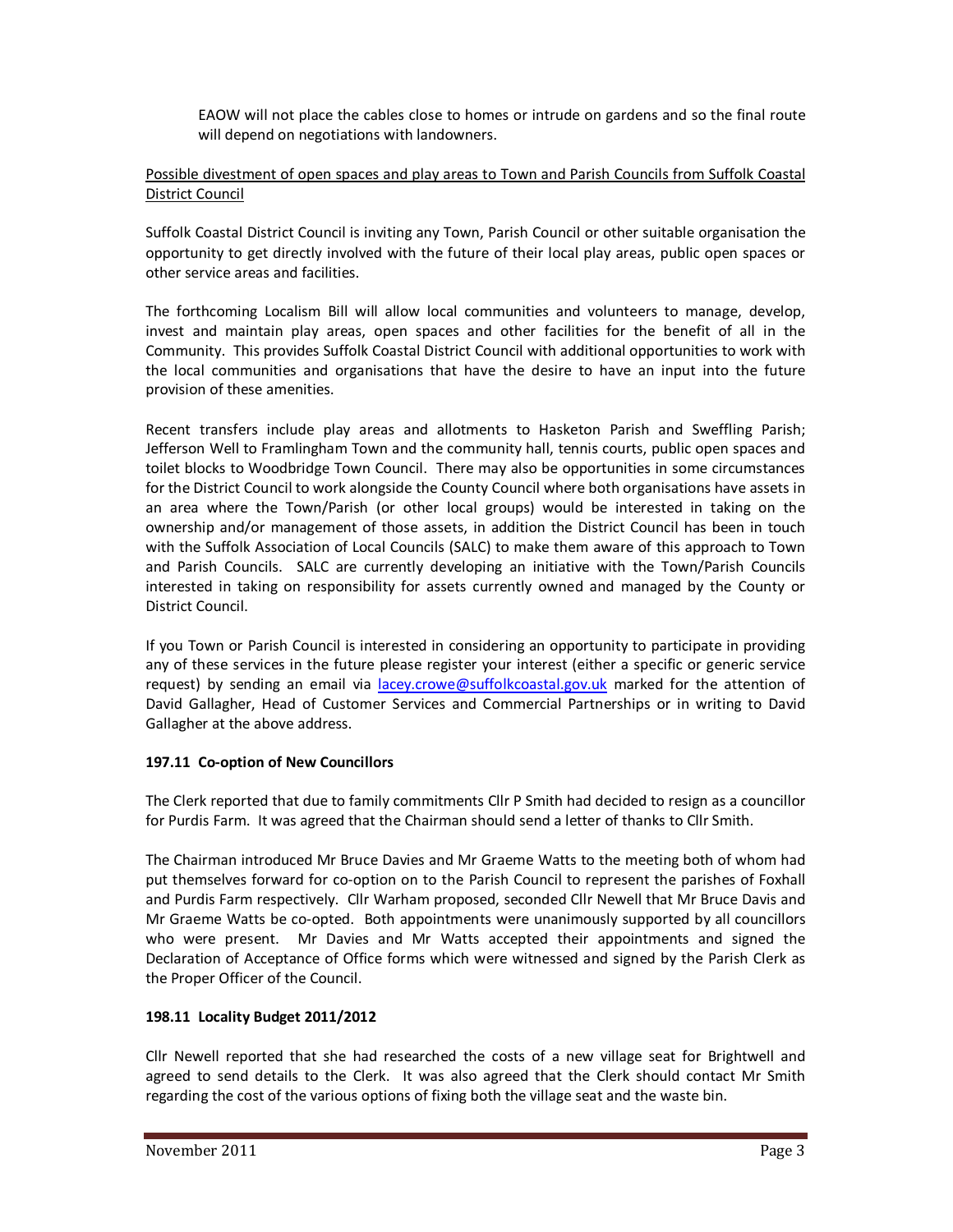### **199.11 Parking Opposite Mill Road Drive junction with Murrills Road**

Following discussion of the problems resulting from the parking of cars opposite Mill Road Drive junction with Murrills Road, Cllr Warham proposed, seconded Cllr Day that the Clerk should approach the police requesting that they speak to the residents on the North side of the road - all in favour.

#### **200.11 Finance**

Income None

Expenditure Clerk's Salary and Expenses October 2011 SALC – CiLCA Intensive Training **EXALC** – CiLCA Intensive Training **EXALC** – CiLCA Intensive Training

Cllr Warham proposed, seconded Cllr Day that the above expenditure be agreed – all in favour.

### **201.11 Correspondence**

## a. Suffolk County Council (Parish of Purdis Farm) (U3222 Murrills Road) (Prohibition of Waiting) Order 201

The Clerk reported that a copy of the above draft order and Suffolk County Council's reasons for proposing to make the order and the notice that will shortly be published in the local press. Following discussion it was agreed that the Clerk should write to Suffolk County Council requesting a copy of the diagram relating to the proposal.

#### **202.11 Meetings attended by councillors/clerk**

None

## **203.11 Planning**

The Planning Committee considered the following applications:

## PC 1009

SCDC C11/2181 141 Bucklesham Road **Purdis Farm** Application to vary condition 2 of planning permission C10/2730 to incorporate design amendments to the approved scheme (which includes lowering of the roof to part of the western wing to 1.2m and changes to the fenestration). No objection.

## PC 1010

SCDC C11/2887 65 Woodrush Road **Purdis Farm** Erection of single-storey rear extension, front porch infill and garage conversion to form study and utility room. No objection.

#### PC 1011

SCDC C11/2343 136A Bucklesham Road **Purdis Farm** Rear extension, half hipped roof extension, front and rear dormers and Juliet balcony. No objection.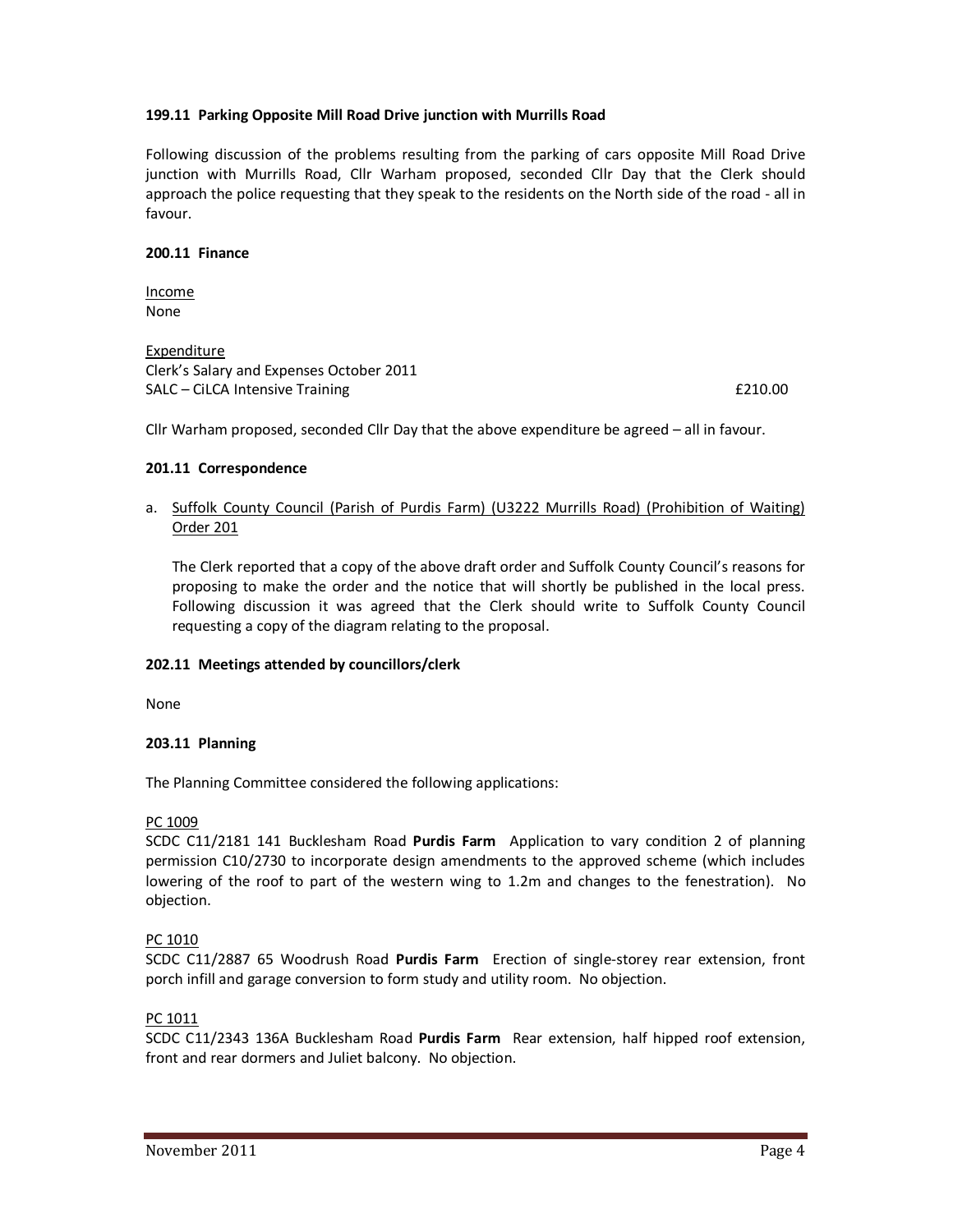## PC 1012

The Felixstowe Dock & Railway Company Transport and Works (Application and Objections Procedure) Rules 2006 Application for the Ipswich Yard Improvement (Land Acquisition) Order. No objection. It was agreed that the Parish Council should monitor the noise levels.

### **204.11 Members questions to the Chairman**

### a. National Planning Policy Framework

Cllr Newell presented a reply which she and Cllr Wells had written in response to the Draft National Planning Policy Framework as follows:

"In general terms members of the Group Council Planning Committee assigned to comment on the NPPF find the document woolly worded and lacking clear guidance and definition in many respects.

That the DCLG deems it necessary to publish a NPPF Myth-Buster document is disconcerting in itself, adversely affecting any respect for the intention to reduce and simplify existing detailed documentation accrued over several years.

The twenty-seven selected extracts from the NPPF document to defend the seven sample accusations chosen, contain various conditional phrases – "should identify; should allocate; only in exceptional circumstances; should aim to minimise"; and so on. Not reassuring.

This Group Parish Council is a member of the Suffolk Preservation Society and is drawn towards general support of its comments on the NPPF.

The Group Parish Council is not surprised by the intentions of the Coalition Government to turn Planning Policy on its head. But, the drastic reduction in the variable volume of detail in the existing planning documentation accrued over time and need, and as now expressed could possibly lead to misunderstanding and/or exploitation.

"Sustainable Development" dominates: it needs clarification and definition. What is sustainable development? Development of what, for whom? Some see it as an entrepreneur's charters it almost anything he pleased under the guise of development.

Pertinent to the Group Parish Council is "sustainable rural development" and what is to be generally understood by "the countryside". The GPC is concerned that "development" might not be a change for the better

There appears to be no clear understanding in the document of what is Green Belt and what is green belt: the terms are used very loosely. There is no clear recognition (or implied) in the document of the stated purposes of land within the Greenbelt (PPG Note 2), and the associated opportunities and benefits.

The Group is very concerned for the fate of its areas of heath and woodland; its river; open access land; and the areas of intensive agriculture/horticulture and their irrigation reservoirs, should not be obliterated by more urban creep.